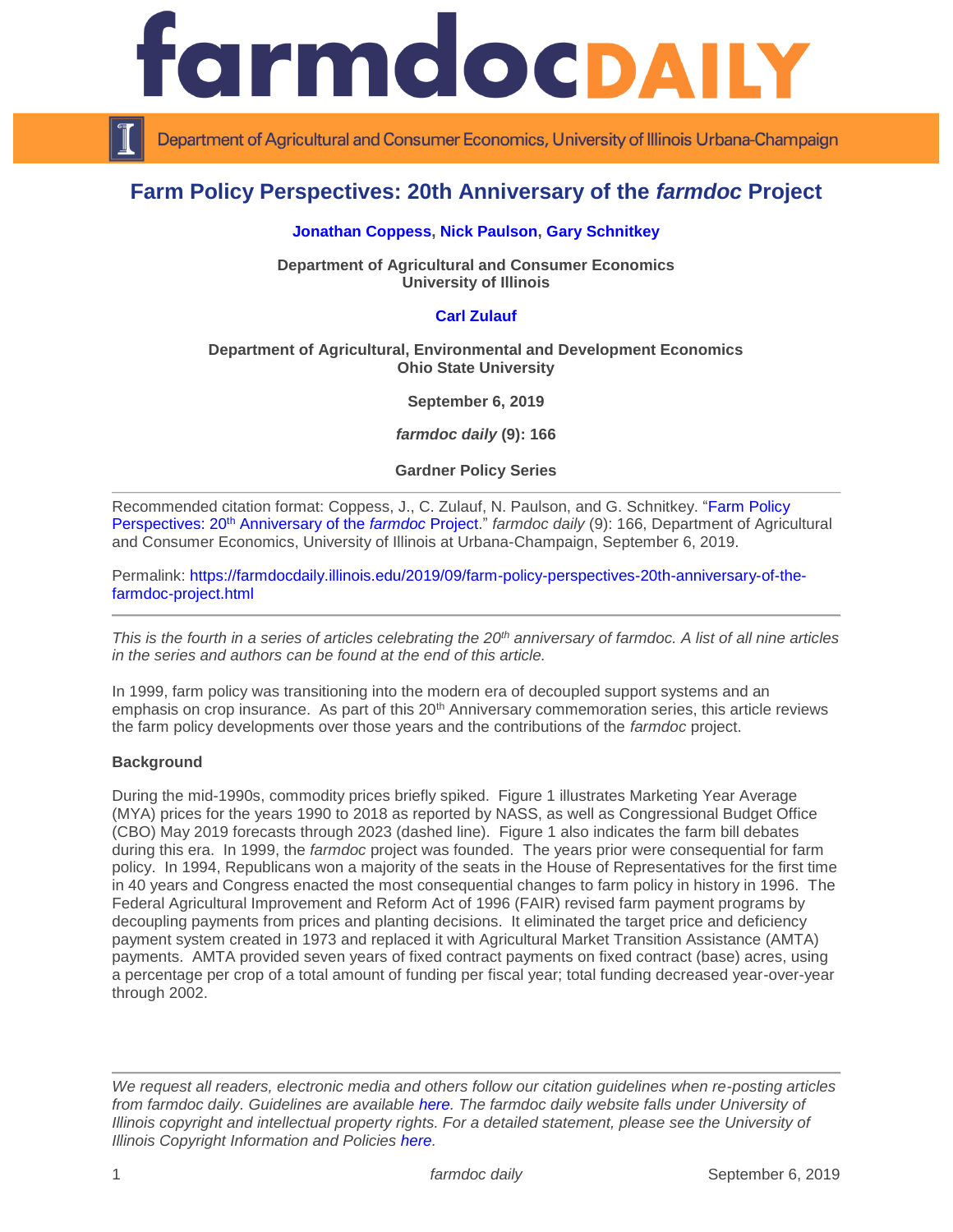

A financial crisis in Asia starting in 1997 damaged export markets and prices, severely tarnishing the decoupled AMTA payment system. Beginning in 1998, Congress increased and then doubled AMTA payments to offset the impact of low prices through annual ad hoc appropriations legislation. This was the farm economic and policy situation under which the *farmdoc* project started.

The farm policies designed to respond counter-cyclically to prices, yields or revenues have undergone a slow evolution. In 2000, Congress reformed the federal crop insurance program, codifying revenuebased protection and substantially increasing premium subsides. The 2002 Farm Bill returned pricebased payments in the form of the Counter-Cyclical Payments (CCP) program, in addition to continuing fixed annual (direct) payments; both programs remained decoupled from planting decisions. In 2005 and 2007, Congress created and then increased the Renewable Fuels Standard (RFS) bringing about further changes to the farm economy which, in turn, produced changes in farm policy. The impact on prices can be seen clearly after 2005, beginning with corn; an impact that was soon felt in farm policy.

The 2008 Farm Bill introduced a revenue-based option for farmers in the Title I commodities payment programs. Known as the Average Crop Revenue Election (ACRE), it provided farmers with an option to the fixed-price based CCP that included moving average prices and statewide yields as a method for providing better assistance to farmers, particularly when costs increased faster than production efficiency but adjusting if productivity increased faster than costs (Zulauf et al., [2008\)](http://www.choicesmagazine.org/magazine/article.php?article=33). Under partisan budget pressures and high crop prices during the Great Recession, the 2014 Farm Bill eliminated direct payments, assistance which had been in place since the 1996 Farm Bill created AMTA. In place of this annual payment, the 2014 Farm Bill offered farmers a five-year choice between a fixed price program, Price Loss Coverage (PLC), or a revenue-based program, Agriculture Risk Coverage (ARC) at either the county or individual farm levels; the *farmdoc* project led efforts to help inform farmers about this decision for their crops and farms (*farmdoc daily*, [February 20, 2014;](https://farmdocdaily.illinois.edu/2014/02/arc-and-plc-in-2014-farm-bill.html) [February 13, 2014\)](https://farmdocdaily.illinois.edu/2014/02/2014-farm-bill-informational-efforts-on-farmdoc.html). The 2018 Farm Bill continued the PLC/ARC program election for farmers with minor revisions and updates (*farmdoc daily*, [December 12, 2018\)](https://farmdocdaily.illinois.edu/2018/12/the-agriculture-improvement-act-of-2018-initial-review.html).

Adding perspective to the farm economic and policy background during the last 20 years, Figure 2 illustrates a comparison of the cash income from all farm payments to the cash income of all crop receipts, as reported by USDA's Economic Research Service (ERS). Total payments are represented as a percentage of the income from crops; similar to Figure 1, the farm bill debates are highlighted. Figure 2 presents a snapshot of the interplay between farm economics and policy, with increases in the relative size of payments during times of economic stress and decreases in better times.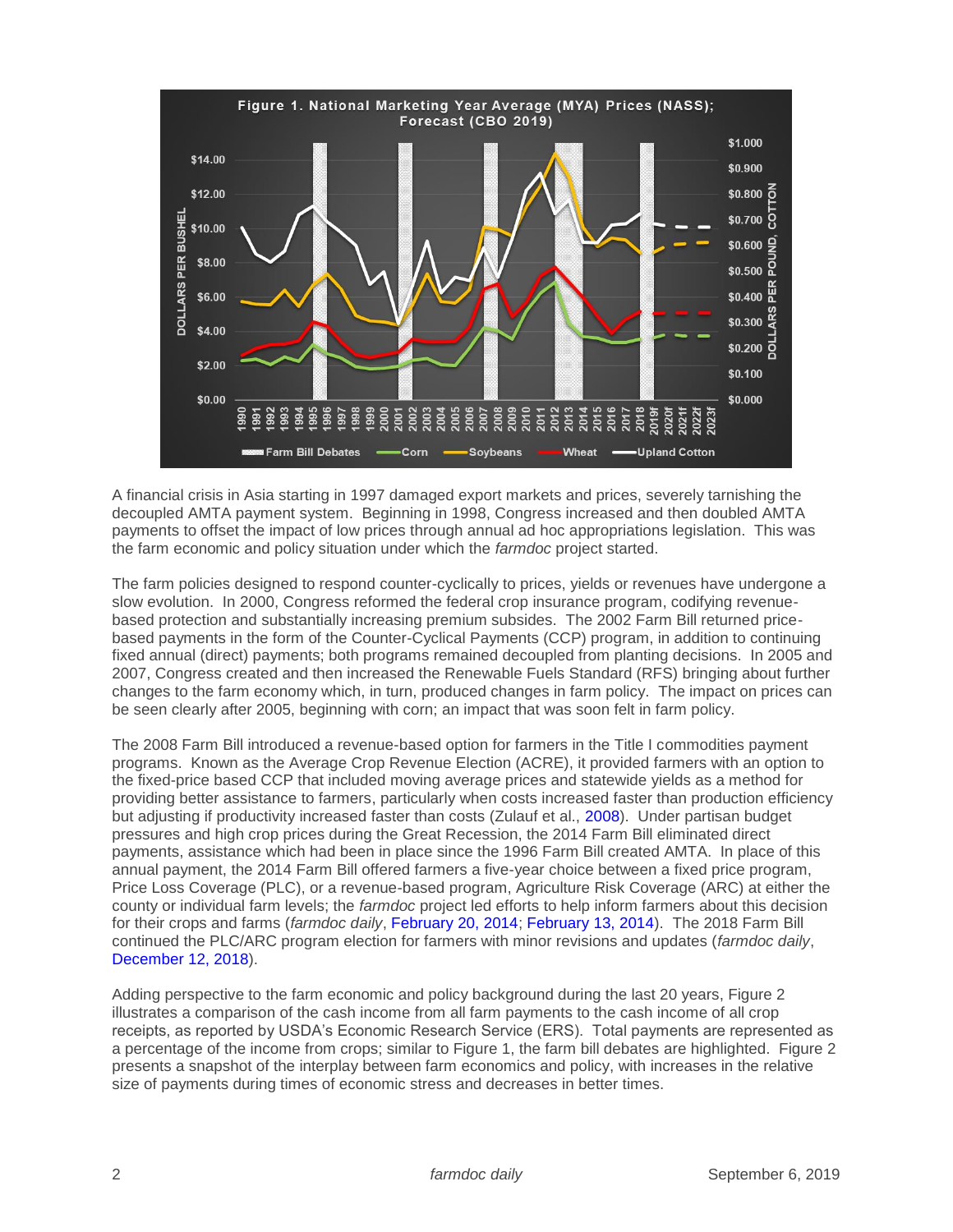

## **Discussion**

Fast forward 20 years and the farm economic situation is once again caught in a struggle. First, a return to relatively lower prices since the peak during the 2012 drought, driven mostly by strong yields. Second, the impact on prices from a trade conflict initiated by President Trump and focused on China with significant damage to the growing export markets there, especially for soybeans. The impact of the trade conflict began with the 2018 marketing year but expected to continue in the 2019 marketing year (see, *farmdoc daily*, [October 11, 2018\)](https://farmdocdaily.illinois.edu/2018/10/reviewing-prices-and-market-facilitation-payments.html).

Farm assistance programs are generally designed to be counter-cyclical in nature, responding with payments when prices, yields or revenue have fallen below pre-determined levels; lower prices likely to reduce revenues and income from crops, partially offset by program payments. For 20 years, the *farmdoc* project has informed farmers about the policies designed to assist with risk management and provide assistance during down cycles. It has evolved to include *farmdoc daily* articles such as those cited herein and additional efforts to help farmers navigate the economic cycles and the policies designed to help.

Recent additions to the *farmdoc* project are the variety of tools for helping farmers, businesses and policymakers better understand farm economic issues and policies; readily-accessible and easy-to-use examples of translating and demonstrating research. Many examples can be found on the Farm Analysis Solution Tools (FAST) section of the *farmdoc* project [\(https://farmdoc.illinois.edu/fast#tools\)](https://farmdoc.illinois.edu/fast#tools); a few specific examples will be discussed further.

For the 2014 Farm Bill, the farmdoc project led a consortium of universities that received farm bill funding to develop a web-based decision tool developed in partnership with Watts & Associates; the tool known as the Agriculture Policy Analysis System (APAS) was supported by the Farm Bill Toolbox (*farmdoc daily*, [January 15, 2015;](https://farmdocdaily.illinois.edu/2015/01/update-on-farm-bill-toolbox-and-decisions.html) [September 30, 2014;](https://farmdocdaily.illinois.edu/2014/09/farm-bill-decision-deadlines-and-farm-bill-toolbox.html) [July 10, 2014\)](https://farmdocdaily.illinois.edu/2014/07/introducing-farm-bill-toolbox.html). The image below is from APAS tool run for McLean County, Illinois, in 2014. Subsequent research developed an understanding the value of these tools to farmers and landowners (*farmdoc daily*, [December 8, 2017\)](https://farmdocdaily.illinois.edu/2017/12/value-of-decision-tools-to-farmers-and-landowners.html).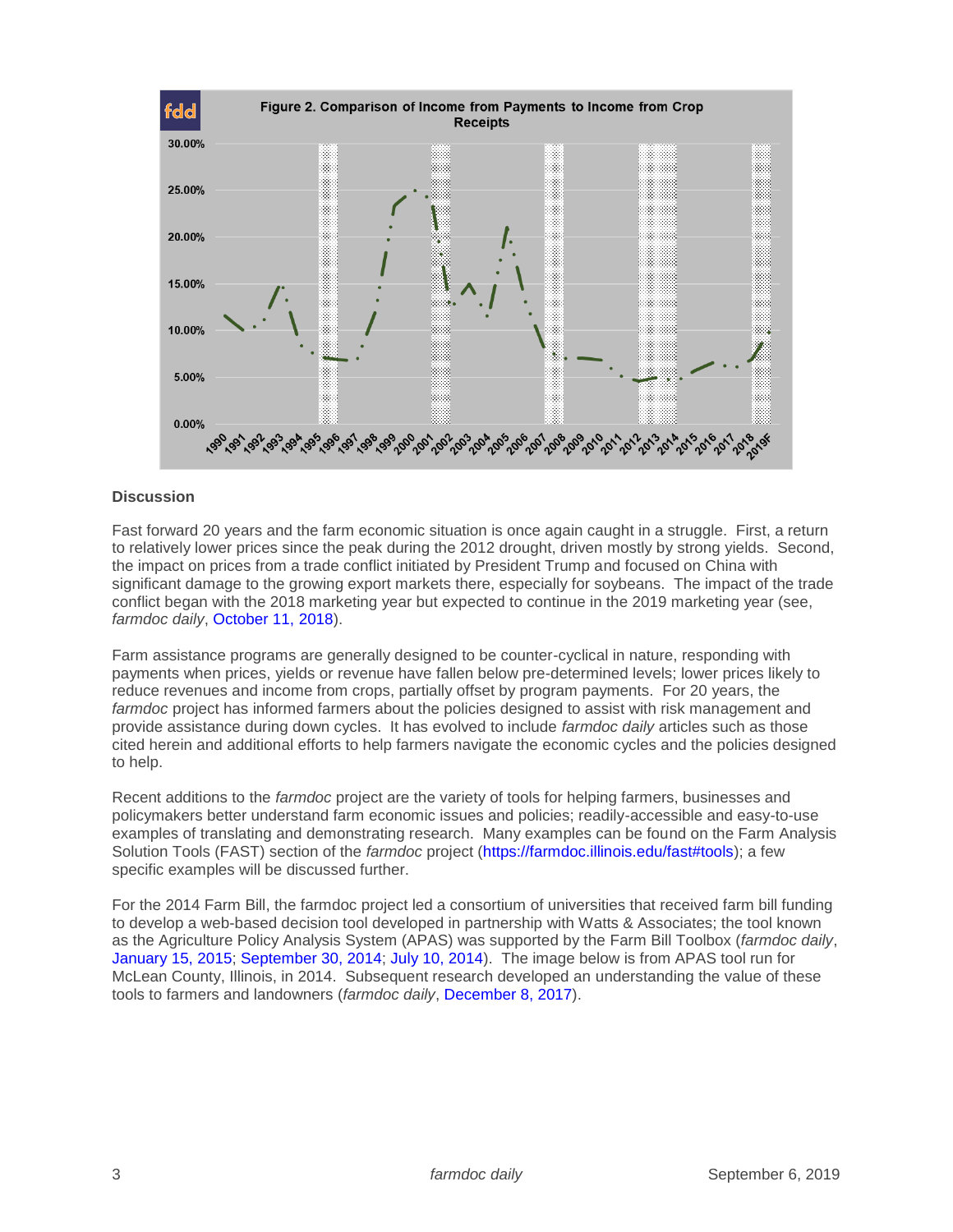

In 2016, the *farmdoc* project released an online calculator for crop insurance that was developed in partnership with the National Center for Supercomputing Applications (NCSA) at the University of Illinois (*farmdoc daily*, [February 2, 2016\)](https://farmdocdaily.illinois.edu/2016/02/release-ifarm-premium-calculator-payment-evaluator.html). The image below as included in the release article as an initial run of the tool for a case farm and the most recent article on crop insurance using the tool was in March ahead of the closing date for purchasing coverage (*farmdoc daily*, [March 1, 2019\)](https://farmdocdaily.illinois.edu/2019/03/crop-insurance-decisions-for-2019.html). The tool is available for use on the *farmdoc* project website: [https://farmdoc.illinois.edu/crop-insurance.](https://farmdoc.illinois.edu/crop-insurance)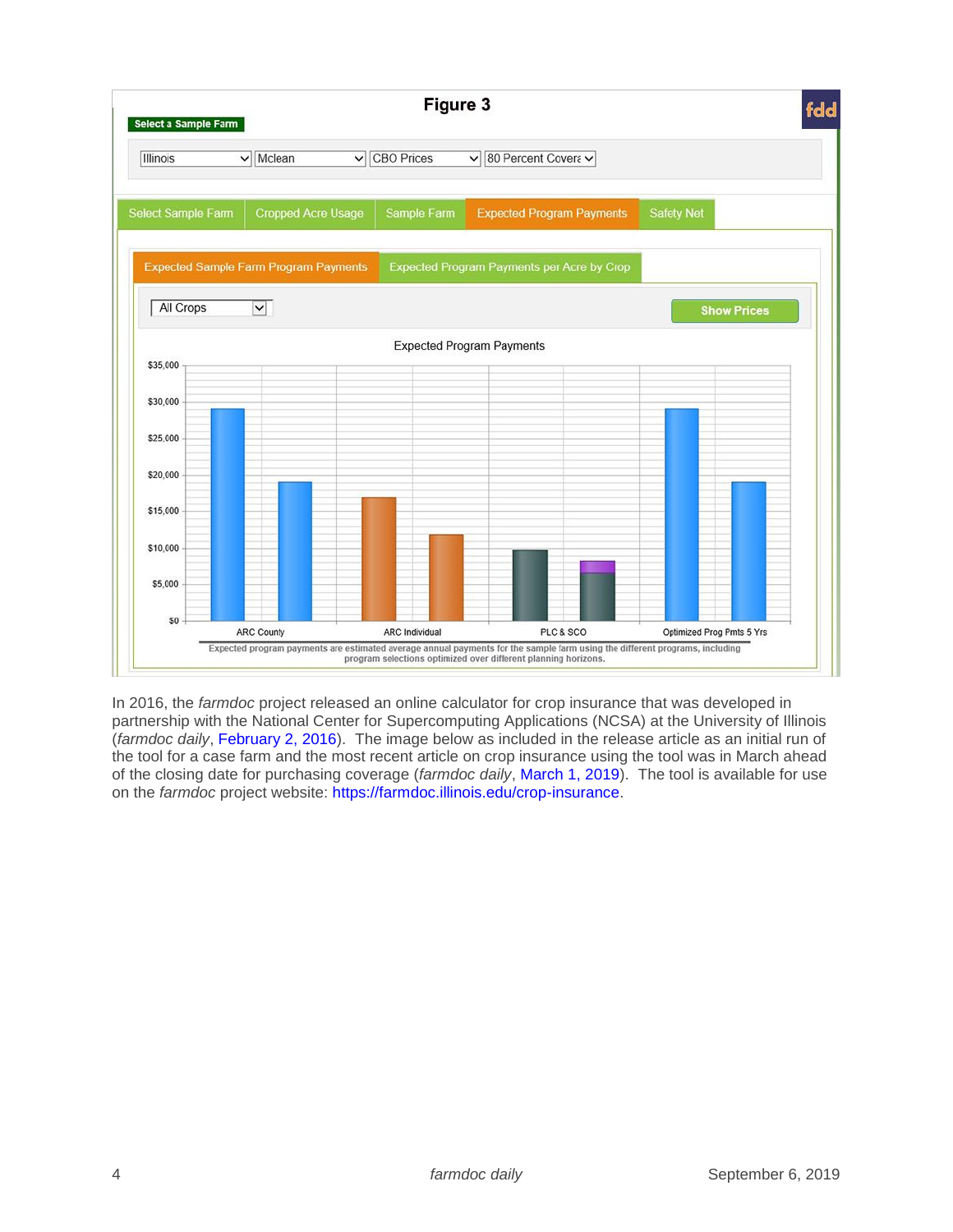| <b>Results</b><br>View graph of revenue probabilities<br><b>Est Premiums</b><br>Net Cost of Insurance<br><b>Target Probability</b><br><b>Avg Payments</b><br>Freq Payment<br><b>Avg Cross Rev</b><br>Farm Yield (bu/acre)<br>County Yield (bu/acre)<br>Farm Average Yield 183.40 bu/acre<br>30% of years yields below: 172.79<br>175.12<br>Farm Std Dev of Yield 24.21 bu/acre<br>20% of years yields below: 164.07<br>168.02<br>10% of years yields below: 151.03<br>157.26<br>County Average Yield 183.40 bu/acre<br>5% of years yields below: 139.50<br>147.58<br>County Std Dev of Yield 19.60 bu/acre<br>Average Futures Price 4.17 /bu<br>Farm Trend-Adjusted APH 183.00 bu/acre<br>Std Dev of Price 0.97 /bu<br>County TA Rate 1.74 bu/acre/year<br>Avg Harvest Cash Basis 0.35 /bu<br>Farm APH (ref) 174.00 bu/acre<br>Avg Gross Crop Rev 692.28 /acre |                |  |  |  |  |  |  | Figure 4. Case Farm Information from the <i>ifarm Payment Evaluator</i> | fdd |
|----------------------------------------------------------------------------------------------------------------------------------------------------------------------------------------------------------------------------------------------------------------------------------------------------------------------------------------------------------------------------------------------------------------------------------------------------------------------------------------------------------------------------------------------------------------------------------------------------------------------------------------------------------------------------------------------------------------------------------------------------------------------------------------------------------------------------------------------------------------|----------------|--|--|--|--|--|--|-------------------------------------------------------------------------|-----|
| Value at Risk Information<br><b>Case Farm Information</b>                                                                                                                                                                                                                                                                                                                                                                                                                                                                                                                                                                                                                                                                                                                                                                                                      |                |  |  |  |  |  |  |                                                                         |     |
|                                                                                                                                                                                                                                                                                                                                                                                                                                                                                                                                                                                                                                                                                                                                                                                                                                                                |                |  |  |  |  |  |  |                                                                         |     |
|                                                                                                                                                                                                                                                                                                                                                                                                                                                                                                                                                                                                                                                                                                                                                                                                                                                                | Case Farm Info |  |  |  |  |  |  |                                                                         |     |
|                                                                                                                                                                                                                                                                                                                                                                                                                                                                                                                                                                                                                                                                                                                                                                                                                                                                |                |  |  |  |  |  |  |                                                                         |     |
|                                                                                                                                                                                                                                                                                                                                                                                                                                                                                                                                                                                                                                                                                                                                                                                                                                                                |                |  |  |  |  |  |  |                                                                         |     |
|                                                                                                                                                                                                                                                                                                                                                                                                                                                                                                                                                                                                                                                                                                                                                                                                                                                                |                |  |  |  |  |  |  |                                                                         |     |
|                                                                                                                                                                                                                                                                                                                                                                                                                                                                                                                                                                                                                                                                                                                                                                                                                                                                |                |  |  |  |  |  |  |                                                                         |     |
|                                                                                                                                                                                                                                                                                                                                                                                                                                                                                                                                                                                                                                                                                                                                                                                                                                                                |                |  |  |  |  |  |  |                                                                         |     |
|                                                                                                                                                                                                                                                                                                                                                                                                                                                                                                                                                                                                                                                                                                                                                                                                                                                                |                |  |  |  |  |  |  |                                                                         |     |
|                                                                                                                                                                                                                                                                                                                                                                                                                                                                                                                                                                                                                                                                                                                                                                                                                                                                |                |  |  |  |  |  |  |                                                                         |     |
|                                                                                                                                                                                                                                                                                                                                                                                                                                                                                                                                                                                                                                                                                                                                                                                                                                                                |                |  |  |  |  |  |  |                                                                         |     |
|                                                                                                                                                                                                                                                                                                                                                                                                                                                                                                                                                                                                                                                                                                                                                                                                                                                                |                |  |  |  |  |  |  |                                                                         |     |
|                                                                                                                                                                                                                                                                                                                                                                                                                                                                                                                                                                                                                                                                                                                                                                                                                                                                |                |  |  |  |  |  |  |                                                                         |     |
|                                                                                                                                                                                                                                                                                                                                                                                                                                                                                                                                                                                                                                                                                                                                                                                                                                                                |                |  |  |  |  |  |  |                                                                         |     |
|                                                                                                                                                                                                                                                                                                                                                                                                                                                                                                                                                                                                                                                                                                                                                                                                                                                                |                |  |  |  |  |  |  |                                                                         |     |

In 2017, the *farmdoc* project introduced the Gardner Agriculture Policy Program to coordinate and prioritize policy-related research, analysis and articles (*farmdoc daily*, [January 27, 2017\)](https://farmdocdaily.illinois.edu/2017/01/introducing-the-gardner-agriculture-policy-program.html). This work included articles for the Gardner Policy Series [\(https://farmdoc.illinois.edu/policy\)](https://farmdoc.illinois.edu/policy) and continued efforts to develop tools, such as the Gardner Farm Income and Policy Simulator which provides case farm simulations of financial analysis (*farmdoc daily*, [March 6, 2018\)](https://farmdocdaily.illinois.edu/2018/03/introduce-gardner-farm-income-policy-simulator.html). The image below is from a recent article using the simulator (*farmdoc daily*, [July 23, 2019\)](https://farmdocdaily.illinois.edu/2019/07/mfp-impact-on-2019-through-2023-incomes-and-financial-positions.html).

|                                                   |                          | <b>University of Illinois</b> |              |              |              |              |  |  |  |  |  |  |  |
|---------------------------------------------------|--------------------------|-------------------------------|--------------|--------------|--------------|--------------|--|--|--|--|--|--|--|
| <b>Gardner Farm Income &amp; Policy Simulator</b> |                          |                               |              |              |              |              |  |  |  |  |  |  |  |
| <b>Central High - No MFP</b>                      | <b>Base Year</b><br>2018 | 2019                          | 2020         | 2021         | 2022         | 2023         |  |  |  |  |  |  |  |
| <b>Corn Price/Yield (bu/acre)</b>                 | \$3.60 / 237             | \$4,50 / 185                  | \$3,90 / 211 | \$3.85 / 213 | \$3.86 / 215 | \$3.87 / 217 |  |  |  |  |  |  |  |
| Soybean Price/Yield (bu/acre)                     | \$8,90 / 74              | \$9.00 / 55                   | \$9.00 / 63  | \$9.11/64    | \$9.07 / 64  | \$9.29/65    |  |  |  |  |  |  |  |
| <b>Net Farm Income</b>                            | \$175,508                | $-$17.868$                    | \$13,072     | \$5,831      | \$2,404      | \$10,313     |  |  |  |  |  |  |  |
| <b>Net Worth (Millions)</b>                       | \$3.86                   | \$3.85                        | \$3.78       | \$3.71       | \$3.64       | \$3.57       |  |  |  |  |  |  |  |
| <b>Current Ratio</b>                              | 1.61                     | 1.55                          | 1.41         | 1.28         | 1.17         | 1.07         |  |  |  |  |  |  |  |
| <b>Debt/Asset Ratio</b>                           | 26.5%                    | 27.6%                         | 30.1%        | 32.4%        | 34.7%        | 36.9%        |  |  |  |  |  |  |  |
| <b>Debt Coverage Ratio</b>                        | 202.6%                   | 59.1%                         | 84.2%        | 76.9%        | 73.5%        | 77.5%        |  |  |  |  |  |  |  |

Recently, the Gardner program, in partnership with NCSA and a cooperative agreement with USDA's Office of the Chief Economist, released a new tool that estimates payments for ARC and PLC under the 2018 Farm Bill (*farmdoc daily*, [August 20, 2019\)](https://farmdocdaily.illinois.edu/2019/08/introducing-the-gardner-farmdoc-payment-calculator.html). The image below is from a run of the tool and it is available on the *farmdoc* website: [https://fd-tools.ncsa.illinois.edu/.](https://fd-tools.ncsa.illinois.edu/)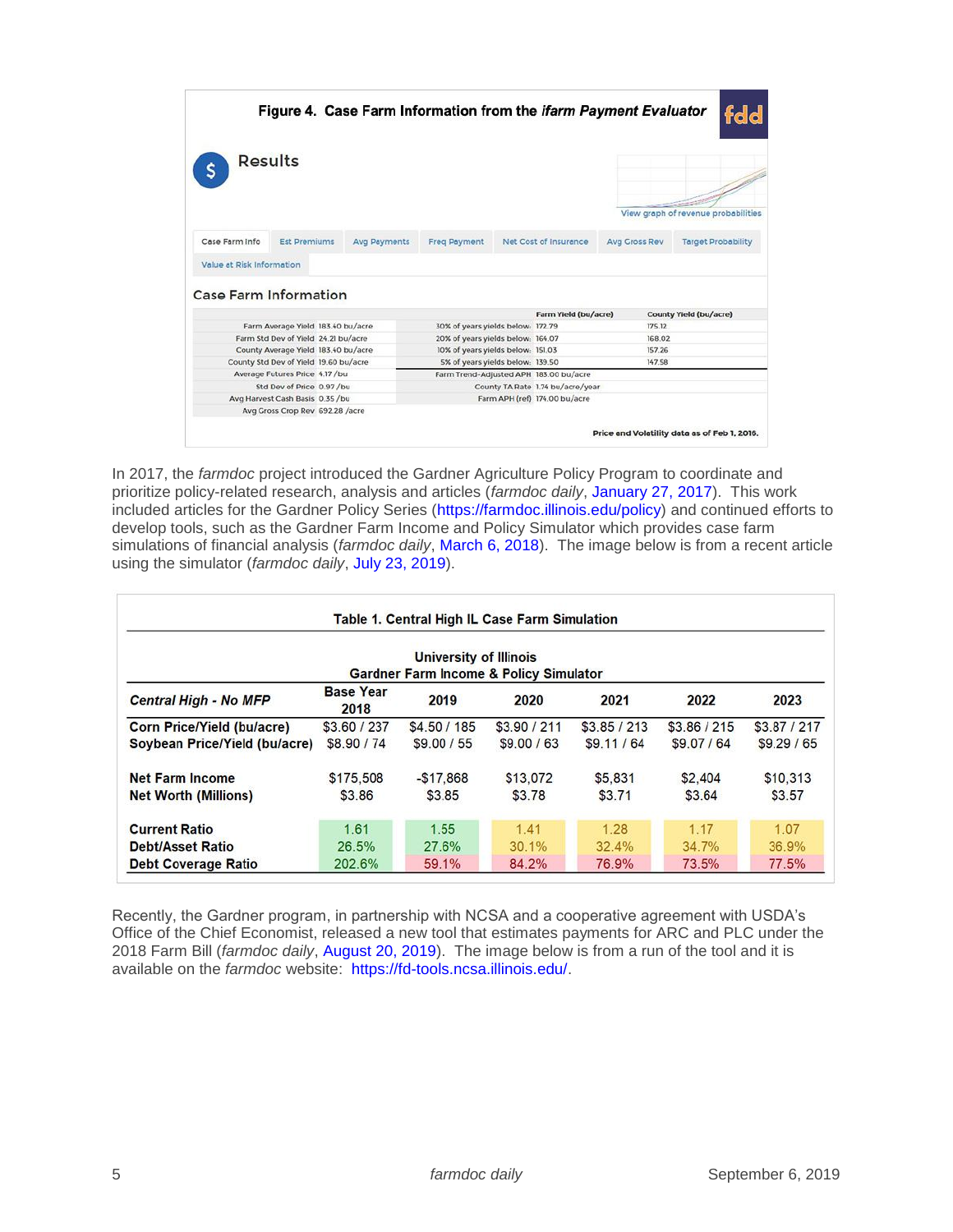

### **Conclusion**

From articles to tools, the *farmdoc* project continues to provide timely, relevant and usable information to farmers, businesses and policymakers. With the flexibility and adaptability that the internet offers, the *farmdoc* project can continue to adjust and adapt with changing times, policies and issues. The project, led by the Gardner program, will continue focusing analysis on the traditional categories for farm economics; the programs designed to assist farmers with the risks and challenges confronting them. As the list of risks and challenges for agriculture expands, however, the project's focus will expand as well. Building on existing efforts, expansion begins with conservation policy—especially soil erosion and water issues such as nutrient loss reductions—as well as trade, and necessarily will encompass climate change and food policy.

#### **References**

Coppess, J., G. Schnitkey, N. Paulson and C. Zulauf. ["Introducing the Gardner-farmdoc Payment](https://farmdocdaily.illinois.edu/2019/08/introducing-the-gardner-farmdoc-payment-calculator.html)  [Calculator.](https://farmdocdaily.illinois.edu/2019/08/introducing-the-gardner-farmdoc-payment-calculator.html)" *farmdoc daily* (9):154, Department of Agricultural and Consumer Economics, University of Illinois at Urbana-Champaign, August 20, 2019.

Coppess, J., G. Schnitkey, C. Zulauf, N. Paulson, B. Gramig and K. Swanson. ["The Agriculture](https://farmdocdaily.illinois.edu/2018/12/the-agriculture-improvement-act-of-2018-initial-review.html)  [Improvement Act of 2018: Initial Review.](https://farmdocdaily.illinois.edu/2018/12/the-agriculture-improvement-act-of-2018-initial-review.html)" *farmdoc daily* (8):227, Department of Agricultural and Consumer Economics, University of Illinois at Urbana-Champaign, December 12, 2018.

Coppess, J., G. Schnitkey, N. Paulson and K. Baylis. ["Introducing the Gardner Agriculture Policy](https://farmdocdaily.illinois.edu/2017/01/introducing-the-gardner-agriculture-policy-program.html)  [Program.](https://farmdocdaily.illinois.edu/2017/01/introducing-the-gardner-agriculture-policy-program.html)" *farmdoc daily* (7):15, Department of Agricultural and Consumer Economics, University of Illinois at Urbana-Champaign, January 27, 2017.

Coppess, J., G. Schnitkey, N. Paulson and C. Zulauf. ["An Update on the Farm Bill Toolbox and Farm Bill](https://farmdocdaily.illinois.edu/2015/01/update-on-farm-bill-toolbox-and-decisions.html)  [Decisions.](https://farmdocdaily.illinois.edu/2015/01/update-on-farm-bill-toolbox-and-decisions.html)" *farmdoc daily* (5):8, Department of Agricultural and Consumer Economics, University of Illinois at Urbana-Champaign, January 15, 2015.

Coppess, J., N. Paulson and G. Schnitkey. ["Introducing the Farm Bill Toolbox.](https://farmdocdaily.illinois.edu/2014/07/introducing-farm-bill-toolbox.html)" *farmdoc daily* (4):128, Department of Agricultural and Consumer Economics, University of Illinois at Urbana-Champaign, July 10, 2014.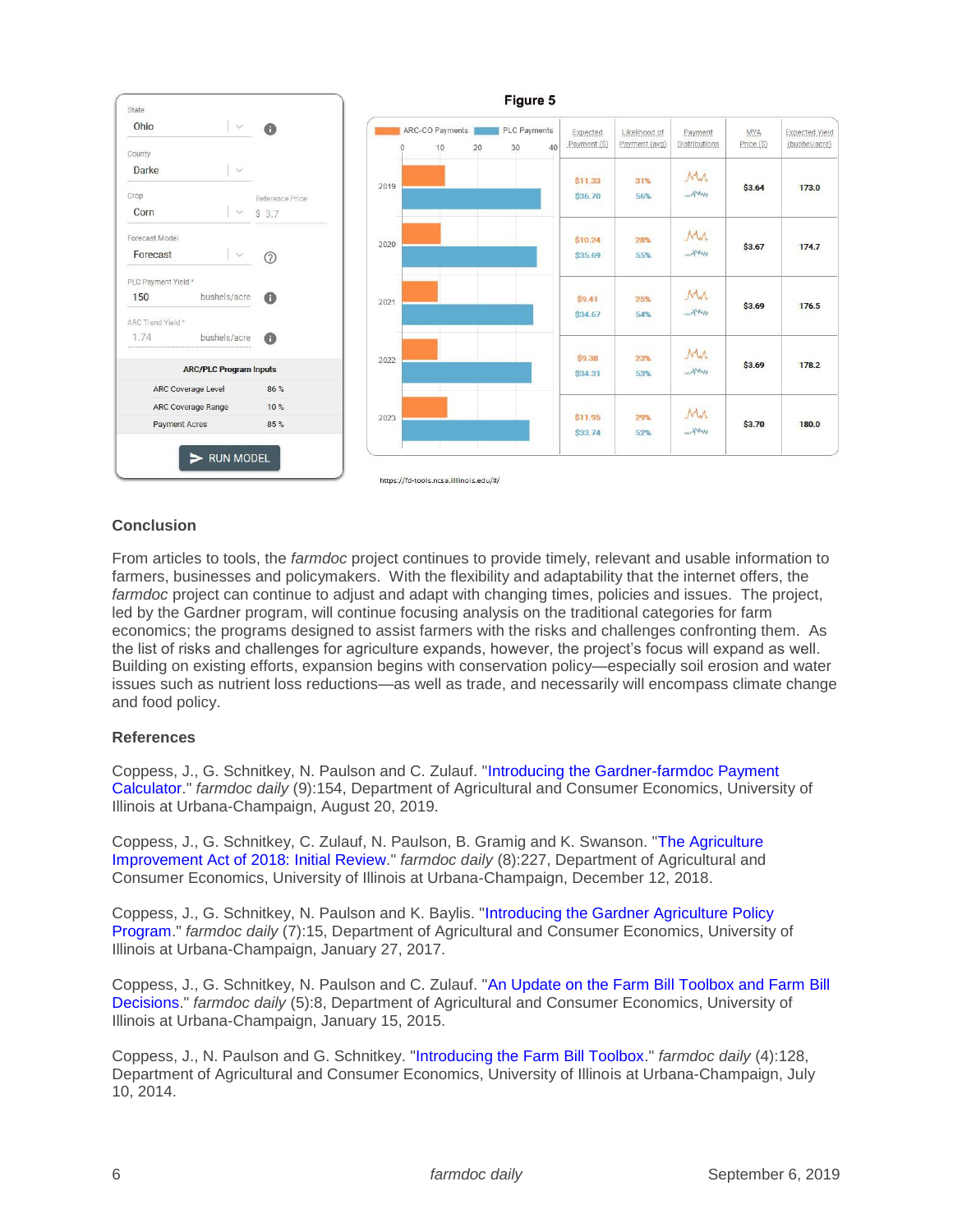Coppess, J. and N. Paulson. ["Agriculture Risk Coverage and Price Loss Coverage in the 2014 Farm Bill.](https://farmdocdaily.illinois.edu/2014/02/arc-and-plc-in-2014-farm-bill.html)" *farmdoc daily* (4):32, Department of Agricultural and Consumer Economics, University of Illinois at Urbana-Champaign, February 20, 2014.

Coppess, J., N. Paulson, G. Schnitkey and C. Zulauf. ["2014 Farm Bill Informational Efforts on farmdoc.](https://farmdocdaily.illinois.edu/2014/02/2014-farm-bill-informational-efforts-on-farmdoc.html)" Department of Agricultural and Consumer Economics, University of Illinois at Urbana-Champaign, February 13, 2014.

Ellison, B., N. Paulson and J. Coppess. ["The Value of Decision Tools to Farmers and Landowners.](https://farmdocdaily.illinois.edu/2017/12/value-of-decision-tools-to-farmers-and-landowners.html)" *farmdoc daily* (7):226, Department of Agricultural and Consumer Economics, University of Illinois at Urbana-Champaign, December 8, 2017.

Swanson, K. and G. Schnitkey. ["MFP Impact on 2019 through 2023 Incomes and Financial Positions.](https://farmdocdaily.illinois.edu/2019/07/mfp-impact-on-2019-through-2023-incomes-and-financial-positions.html)" *farmdoc daily* (9):134, Department of Agricultural and Consumer Economics, University of Illinois at Urbana-Champaign, July 23, 2019.

Swanson, K., G. Schnitkey and J. Coppess. ["Reviewing Prices and Market Facilitation Payments.](https://farmdocdaily.illinois.edu/2018/10/reviewing-prices-and-market-facilitation-payments.html)" *farmdoc daily* (8):188, Department of Agricultural and Consumer Economics, University of Illinois at Urbana-Champaign, October 11, 2018.

Swanson, K., G. Schnitkey, J. Coppess and N. Paulson. ["Introducing the Gardner Farm Income and](https://farmdocdaily.illinois.edu/2018/03/introduce-gardner-farm-income-policy-simulator.html)  [Policy Simulator.](https://farmdocdaily.illinois.edu/2018/03/introduce-gardner-farm-income-policy-simulator.html)" *farmdoc daily* (8):39, Department of Agricultural and Consumer Economics, University of Illinois at Urbana-Champaign, March 6, 2018.

Schnitkey, G., B. Sherrick and S. Irwin. ["Release of iFarm Premium Calculator and iFarm Payment](https://farmdocdaily.illinois.edu/2016/02/release-ifarm-premium-calculator-payment-evaluator.html)  [Evaluator.](https://farmdocdaily.illinois.edu/2016/02/release-ifarm-premium-calculator-payment-evaluator.html)" *farmdoc daily* (6):21, Department of Agricultural and Consumer Economics, University of Illinois at Urbana-Champaign, February 2, 2016.

Sherrick, B. and G. Schnitkey. ["Crop Insurance Decisions for 2019.](https://farmdocdaily.illinois.edu/2019/03/crop-insurance-decisions-for-2019.html)" *farmdoc daily* (9):37, Department of Agricultural and Consumer Economics, University of Illinois at Urbana-Champaign, March 1, 2019.

Zulauf, C.R., M.R. Dicks and J.D. Vitale. "ACRE (Average Crop Revenue Election) Farm Program: Provisions, Policy Background, and Farm Decision Analysis." Choices (3rd Quarter 2008), available, [http://www.choicesmagazine.org/magazine/article.php?article=33.](http://www.choicesmagazine.org/magazine/article.php?article=33)

#### *farmdoc daily* **20th Anniversary Celebration Series**

Irwin, S. "*farmdoc* [at 20: How Did We Get Here and What Have We Learned?"](https://farmdocdaily.illinois.edu/2019/09/farmdoc-at-20-how-did-we-get-here-and-what-have-we-learned.html) *farmdoc daily* (9):163, Department of Agricultural and Consumer Economics, University of Illinois at Urbana-Champaign, September 3, 2019.

Hubbs, T. "Grain Price Outlook: *farmdoc* [Twentieth Anniversary.](https://farmdocdaily.illinois.edu/2019/09/grain-price-outlook-farmdoc-twentieth-anniversary.html)" *farmdoc daily* (9):164, Department of Agricultural and Consumer Economics, University of Illinois at Urbana-Champaign, September 4, 2019.

Sherrick, B. and G. Schnitkey. "*farmdoc* and *farmdoc daily* [Crop Insurance Contributions –](https://farmdocdaily.illinois.edu/2019/09/farmdoc-and-farmdoc-daily-crop-insurance-contributions-20-years-and-counting.html) 20 years and [Counting.](https://farmdocdaily.illinois.edu/2019/09/farmdoc-and-farmdoc-daily-crop-insurance-contributions-20-years-and-counting.html)" *farmdoc daily* (9):165, Department of Agricultural and Consumer Economics, University of Illinois at Urbana-Champaign, September 5, 2019.

Coppess, J., C. Zulauf, N. Paulson and G. Schnitkey. ["Farm Policy Perspectives: 20th Anniversary of the](https://farmdocdaily.illinois.edu/2019/09/farm-policy-perspectives-20th-anniversary-of-the-farmdoc-project.html)  *[farmdoc](https://farmdocdaily.illinois.edu/2019/09/farm-policy-perspectives-20th-anniversary-of-the-farmdoc-project.html)* Project." *farmdoc daily* (9):166, Department of Agricultural and Consumer Economics, University of Illinois at Urbana-Champaign, September 6, 2019.

Schnitkey, G., D. Lattz, P. Ellinger, B. Sherrick and R. Batts. ["Farm Management in](https://farmdocdaily.illinois.edu/2019/09/farm-management-in-farmdoc.html) *farmdoc*." *farmdoc daily* (9):167, Department of Agricultural and Consumer Economics, University of Illinois at Urbana-Champaign, September 9, 2019.

Irwin, S. and D. Good. ["Biofuels Markets and Policy: 20th Anniversary of the](https://farmdocdaily.illinois.edu/2019/09/biofuels-markets-and-policy-20th-anniversary-of-the-farmdoc-project.html) *farmdoc* Project." *farmdoc daily* (9):168, Department of Agricultural and Consumer Economics, University of Illinois at Urbana-Champaign, September 10, 2019.